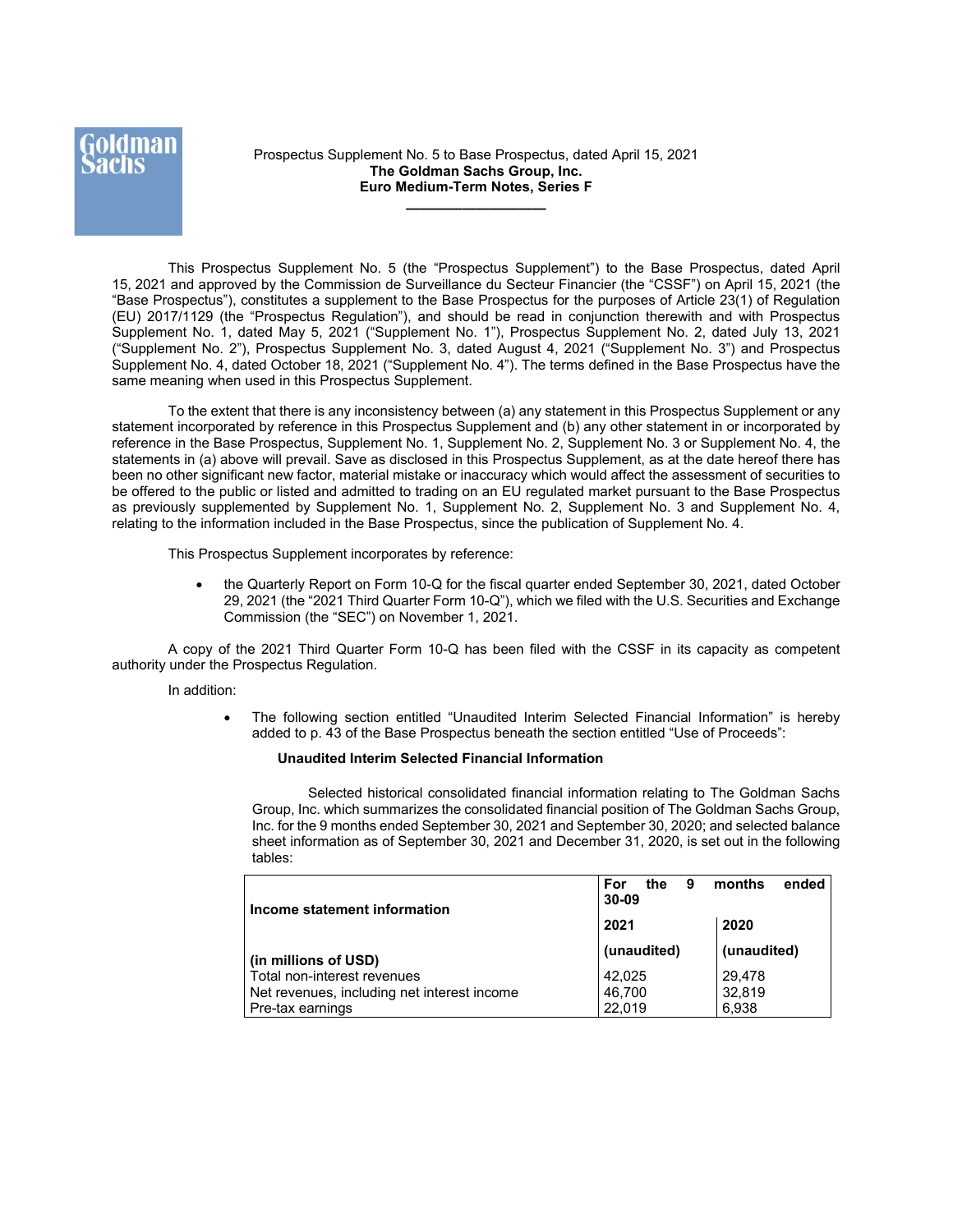| <b>Balance sheet information</b><br>I (in millions of USD) | As of<br>30-09-2021<br>(unaudited) | As of<br>31-12-2020 |
|------------------------------------------------------------|------------------------------------|---------------------|
| Total assets                                               | 1,443,230                          | 1,163,028           |
| Total liabilities                                          | 1,336,933                          | 1,067,096           |
| l Total shareholders' equity                               | 106.297                            | 95.932              |

 The second paragraph under the caption "Material Adverse or Significant Changes and Legal Proceedings" on p. 136 of the Base Prospectus is hereby deleted and replaced with the following:

There has been no significant change in the financial or trading position of The Goldman Sachs Group, Inc. subsequent to September 30, 2021.

 The third paragraph under the caption "Material Adverse or Significant Changes and Legal Proceedings" on pp. 136 - 137 of the Base Prospectus is hereby deleted and replaced with the following:

 The Goldman Sachs Group, Inc. has not been involved in any governmental, legal or arbitration proceedings during the twelve months before the approval date of this Base Prospectus, as supplemented, which may have, or have had in the recent past, significant effects on The Goldman Sachs Group, Inc.'s financial position or profitability, except as may otherwise be indicated in (1) Part II, Item 8: Financial Statements and Supplementary Data – Note 27: Legal Proceedings on pages 202 – 209 of our 2020 Form 10-K, or (2) Part I, Item 1: Financial Statements — Note 27. Legal Proceedings on pages 86 – 94 of our 2021 Third Quarter Form 10-Q.

 The 2021 Third Quarter Form 10-Q is incorporated by reference into, and forms part of, this Prospectus Supplement, and the information contained in the 2021 Third Quarter Form 10-Q shall be deemed to update any information contained in the Base Prospectus and any document incorporated by reference therein. The 2021 Third Quarter Form 10-Q will be available as described in the section "Documents Incorporated By Reference" in the Base Prospectus. This Prospectus Supplement and the 2021 Third Quarter Form 10-Q will be available on the website of the Luxembourg Stock Exchange at http://www.bourse.lu.

## **Documents Incorporated by Reference**

The following list of documents (the "Reports") supersedes the list of documents incorporated by reference on pages 39 – 40 of the Base Prospectus:

- 1. the Annual Report on Form 10-K for the fiscal year ended December 31, 2020, dated February 19, 2021 (the "2020 Form 10-K"), including Exhibit 21.1 thereto ("Exhibit 21.1"), which we filed with the SEC on February 22, 2021 (accessible on https://www.goldmansachs.com/investor-relations/redirects/2020-10 k.html);
- 2. the Proxy Statement relating to our 2021 Annual Meeting of Shareholders on April 29, 2021 (the "2021 Proxy Statement"), which we filed with the SEC on March 19, 2021 (accessible on: https://www.goldmansachs.com/investor-relations/financials/current/proxy-statements/2021-proxystatement-pdf.pdf);
- 3. the Current Report on Form 8-K dated April 14, 2021, including Exhibit 99.1 thereto, which we filed with the SEC on April 14, 2021 (accessible on https://www.goldmansachs.com/investorrelations/financials/8k/2021/8k-04-14-21.pdf);
- 4. the terms and conditions of the Notes contained on pages 32-100 of the base prospectus dated June 11, 2010 (accessible on http://dl.bourse.lu/dlp/10f4681aaa29e64f828ebd3827ecd8e714);
- 5. the terms and conditions of the Notes contained on pages 33-102 of the base prospectus dated June 10, 2011 (accessible on http://dl.bourse.lu/dlp/10ec6a75dd9efe4adc961b3ff8c6cc67b9);
- 6. the first bullet on page 2 of the prospectus supplement dated October 19, 2011 to the base prospectus dated June 10, 2011, amending the original terms and conditions of the Notes in the base prospectus dated June 10, 2011 (accessible on http://dl.bourse.lu/dlp/104703a2d86aba4fbdb7e56bb10fbd9717);
- 7. the terms and conditions of the Notes contained on pages 31-92 of the base prospectus dated June 8, 2012 (accessible on http://dl.bourse.lu/dlp/10549f5c957be54b8abae2ec6d7fc005da);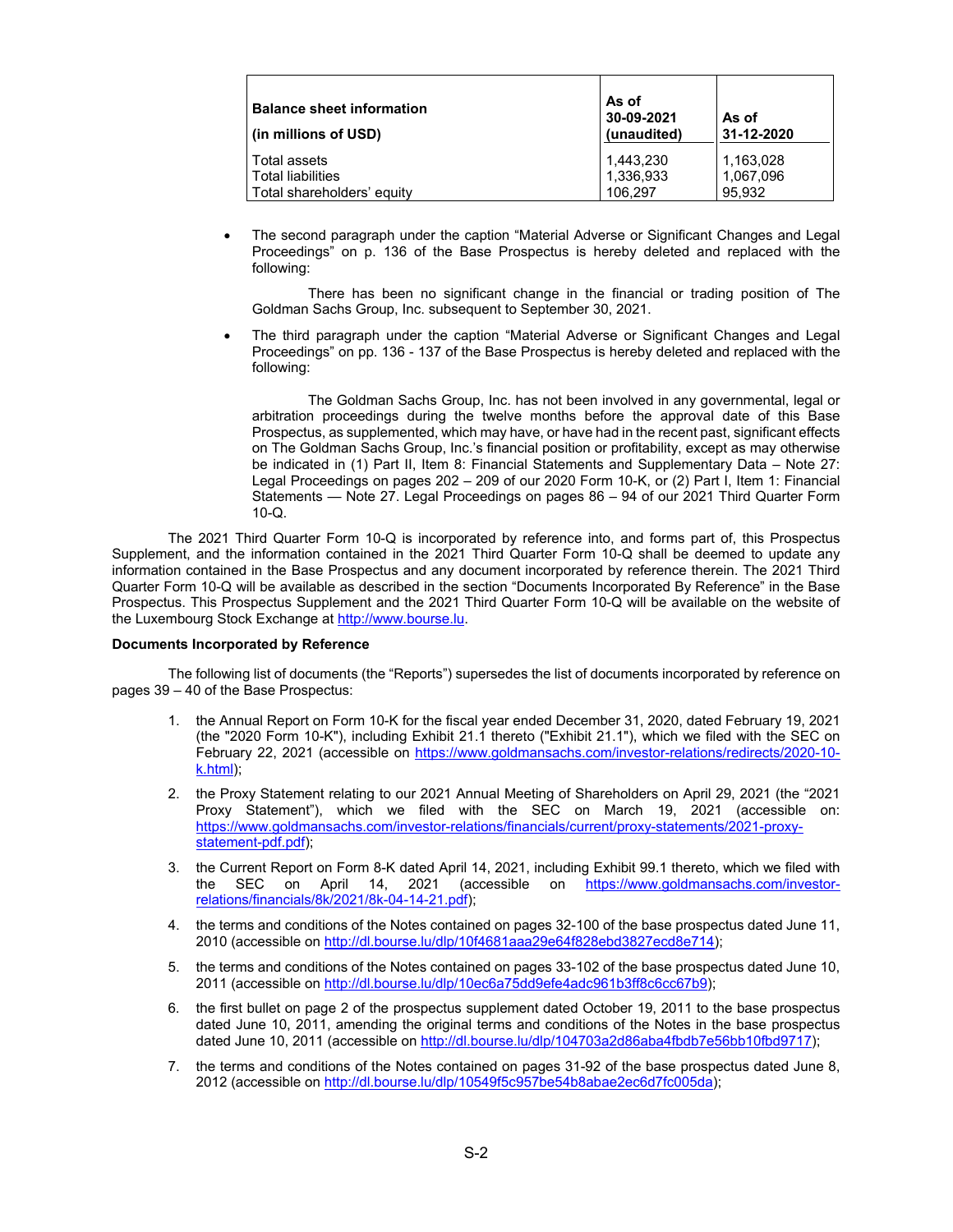- 8. the terms and conditions of the Notes contained on pages 29-77 of the base prospectus dated June 10, 2013 (accessible on http://dl.bourse.lu/dlp/10a174f9d8442743c78ee03d66c0cfd721);
- 9. the terms and conditions of the Notes contained on pages 47-105 of the base prospectus dated June 5, 2014 (accessible on http://dl.bourse.lu/dlp/10e4a7e8a8da014655932178f07c54755a);
- 10. the terms and conditions of the Notes contained on pages 52-115 of the base prospectus dated June 5, 2015 (accessible on http://dl.bourse.lu/dlp/10b9d7952751534de9aa7387fbdafd160c);
- 11. the terms and conditions of the Notes contained on pages 56-118 of the base prospectus dated April 21, 2016 (accessible on http://dl.bourse.lu/dlp/10db53f85d5231431a966473515e50c7b3);
- 12. the bullets on pages S-4 to S-6 of the prospectus supplement dated January 13, 2017 to the base prospectus dated April 21, 2016, amending the original terms and conditions of the Notes in the base<br>prospectus dated April 21. 2016 (accessible on prospectus dated April 21, 2016 (accessible on http://dl.bourse.lu/dlp/105e44ac0b58ef4cc58c67826b6cfbe334);
- 13. the terms and conditions of the Notes contained on pages 57-121 of the base prospectus dated April 20, 2017 (accessible on http://dl.bourse.lu/dlp/10fbec74b64dad48bf8c85b7e9e12c8283);
- 14. the first bullet on page S-5 of the prospectus supplement dated November 3, 2017 to the base prospectus dated April 20, 2017, amending the original terms and conditions of the Notes in the base prospectus dated April 20, 2017 (accessible on http://dl.bourse.lu/dlp/107bb175ea44914bc1ba9231d2a89fddfc);
- 15. the terms and conditions of the Notes contained on pages 60-124 of the base prospectus dated April 19, 2018 (accessible on http://dl.bourse.lu/dlp/10edb4b5b0a23f4cf7bdf04428d77ccebb);
- 16. the second bullet beginning on page S-1 of the prospectus supplement dated June 22, 2018 to the base prospectus dated April 19, 2018, amending the original terms and conditions of the Notes in the base prospectus dated April 19, 2018 (accessible on http://dl.bourse.lu/dlp/10be851315b2b5436cb070e63b472302bd);
- 17. the terms and conditions of the Notes contained on pages 63-117 of the base prospectus dated April 16, 2019 (accessible on http://dl.bourse.lu/dlp/10f9c96cb91ebc49caad1dd7e180329d56);
- 18. the bullets on page S-4 to S-9 of the prospectus supplement dated July 18, 2019 to the base prospectus dated April 16, 2019, amending the original terms and conditions of the Notes in the base prospectus dated April 16, 2019 (accessible on http://dl.bourse.lu/dlp/1047c653713a614907959f9729108907aa);
- 19. the bullets on page S-3 to S-5 of the prospectus supplement dated August 6, 2019 to the base prospectus dated April 16, 2019, amending the original terms and conditions of the Notes in the base prospectus dated April 16, 2019 (accessible on http://dl.bourse.lu/dlp/1049540c6fdb9b4a3b8e339908c1f91a28);
- 20. the bullets on page S-1 to S-3 of the prospectus supplement dated January 15, 2020 to the base prospectus dated April 16, 2019, amending the original terms and conditions of the Notes in the base prospectus dated April 16, 2019 (accessible on http://dl.bourse.lu/dlp/109da67257297e4282b6710668e9aff305);
- 21. the terms and conditions of the Notes contained on pages 43 106 of the base prospectus dated April 15, 2020 (accessible on http://dl.bourse.lu/dlp/1044fb499d1f9e4fff91d428b0115744b4);
- 22. the bullets on page S-2 of the prospectus supplement dated May 4, 2020, amending the original terms and conditions of the Notes in the base prospectus dated April 15, 2020 (accessible on http://dl.bourse.lu/dlp/107a65f5e7ecd241f9b932fdb9a0d5afb5);
- 23. the Quarterly Report on Form 10-Q for the fiscal quarter ended March 31, 2021, dated May 3, 2021, which we filed with the SEC on May 4, 2021 (accessible on https://www.goldmansachs.com/investorrelations/financials/10q/2021/first-quarter-2021-10-q.pdf);
- 24. the Current Report on Form 8-K dated July 13, 2021, including Exhibit 99.1 thereto, which we filed with the SEC on July 13, 2021 (accessible on https://www.goldmansachs.com/investorrelations/financials/8k/2021/8k-07-13-21.pdf);
- 25. the Quarterly Report on Form 10-Q for the fiscal quarter ended June 30, 2021, dated August 3, 2021, which we filed with the SEC on August 4, 2021 (accessible on https://www.goldmansachs.com/investorrelations/financials/10q/2021/second-quarter-2021-10-q.pdf);
- 26. the Current Report on Form 8-K dated October 15, 2021, including Exhibit 99.1 thereto, which we filed with the SEC on October 15, 2021 (accessible on https://www.goldmansachs.com/investorrelations/financials/8k/2021/8k-10-15-21.pdf); and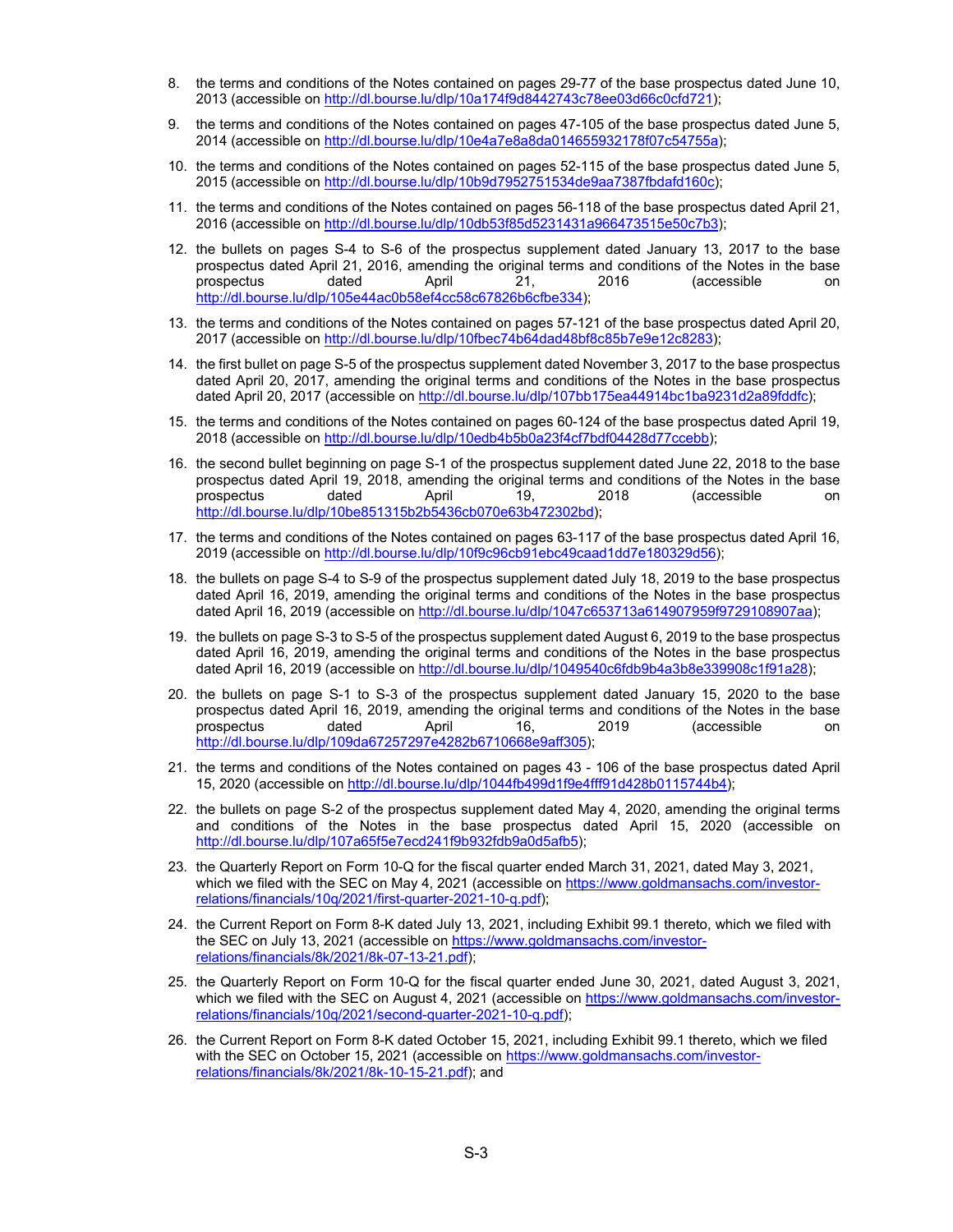27. the 2021 Third Quarter Form 10-Q (accessible on https://www.goldmansachs.com/investorrelations/financials/10q/2021/third-quarter-2021-10-q.pdf).

The following table supersedes the table contained on pages 41 – 42 of the Base Prospectus and indicates where information required by Article 25(1) of Commission Delegated Regulation (EU) 2019/980 (the "Prospectus Regulation Implementing Regulation") to be disclosed in, and incorporated by reference into, this Prospectus Supplement can be found in the Reports. Unless otherwise specified, page references are to the body of each Report rather than to exhibits attached thereto.

| Information required<br>by the<br><b>Prospectus Requiation</b><br><b>Implementing Regulation</b>                                                                                      | Document/Location                                                        |
|---------------------------------------------------------------------------------------------------------------------------------------------------------------------------------------|--------------------------------------------------------------------------|
| <b>Information about us</b>                                                                                                                                                           |                                                                          |
| Risk factors (Annex 6, Section 3.1 of the Prospectus Regulation                                                                                                                       | 2020 Form 10-K (pp. 26 - 50)                                             |
| History and development of our company (Annex 6, Section 4.1<br>of the Prospectus Regulation Implementing Regulation)                                                                 | 2020 Form 10-K (p. 1)                                                    |
| Information on the material changes in the issuer's borrowing or<br>funding structure since the last financial year (Annex 6, Section                                                 | 2020 Form 10-K (pp. 72-75, 116-119, 171-174)                             |
| Description of the expected financing of the issuer's activities                                                                                                                      | 2020 Form 10-K (pp. 72-75)                                               |
| <b>Business overview</b>                                                                                                                                                              |                                                                          |
| Our principal activities (Annex 6, Section 5.1.1 of the Prospectus                                                                                                                    | 2020 Form 10-K (pp. 1-5, 120)                                            |
| Our principal markets (Annex 6, Section 5.1.1 of the Prospectus                                                                                                                       | 2020 Form 10-K (pp. 7-8, 52, 200-201)                                    |
| Organizational structure (Annex 6, Section 6 of the Prospectus                                                                                                                        | 2020 Form 10-K (pp. 32-33, Exhibit 21.1)                                 |
| Trend information (Annex 6, Section 7 of the Prospectus                                                                                                                               | 2021 Third Quarter Form 10-Q (pp. 98-161)<br>2020 Form 10-K (pp. 53-111) |
| Administrative, management and supervisory bodies, including<br>conflicts of interest (Annex 6, Section 9 of the Prospectus                                                           | 2021 Proxy Statement (pp. 7-30, 91-94)<br>2020 Form 10-K (pp. 23-24)     |
| Beneficial owners of more than five per cent. (Annex 6,<br>Section 10 of the Prospectus Regulation Implementing                                                                       | 2021 Proxy Statement (p. 97)                                             |
| <b>Financial information</b>                                                                                                                                                          |                                                                          |
| Audited historical financial information for the fiscal years ended<br>December 31, 2020, December 31, 2019 and December 31,<br>(Annex 6, Section 11.1-11.7 of the Prospectus<br>2018 | 2020 Form 10-K (pp. 116-218)                                             |
| Audit report (Annex 6, Section 11.1 of the Prospectus                                                                                                                                 | 2020 Form 10-K (pp. 113-115)                                             |
| Balance sheet (Annex 6, Section 11.1 of the Prospectus<br>Regulation Implementing Regulation)                                                                                         | 2020 Form 10-K (p. 117)                                                  |
| Income statement (Annex 6,<br>Section 11.1 of the<br>Prospectus Regulation Implementing Regulation)                                                                                   | 2020 Form 10-K (p. 116)                                                  |
| Cash flow statement (Annex 6, Section 11.1 of the<br>Prospectus Regulation Implementing Regulation)                                                                                   | 2020 Form 10-K (p. 119)                                                  |
| Accounting policies and explanatory notes (Annex 6,<br>Section 11.1 of the Prospectus Regulation Implementing                                                                         | 2020 Form 10-K (pp. 55-57, 120-218)                                      |